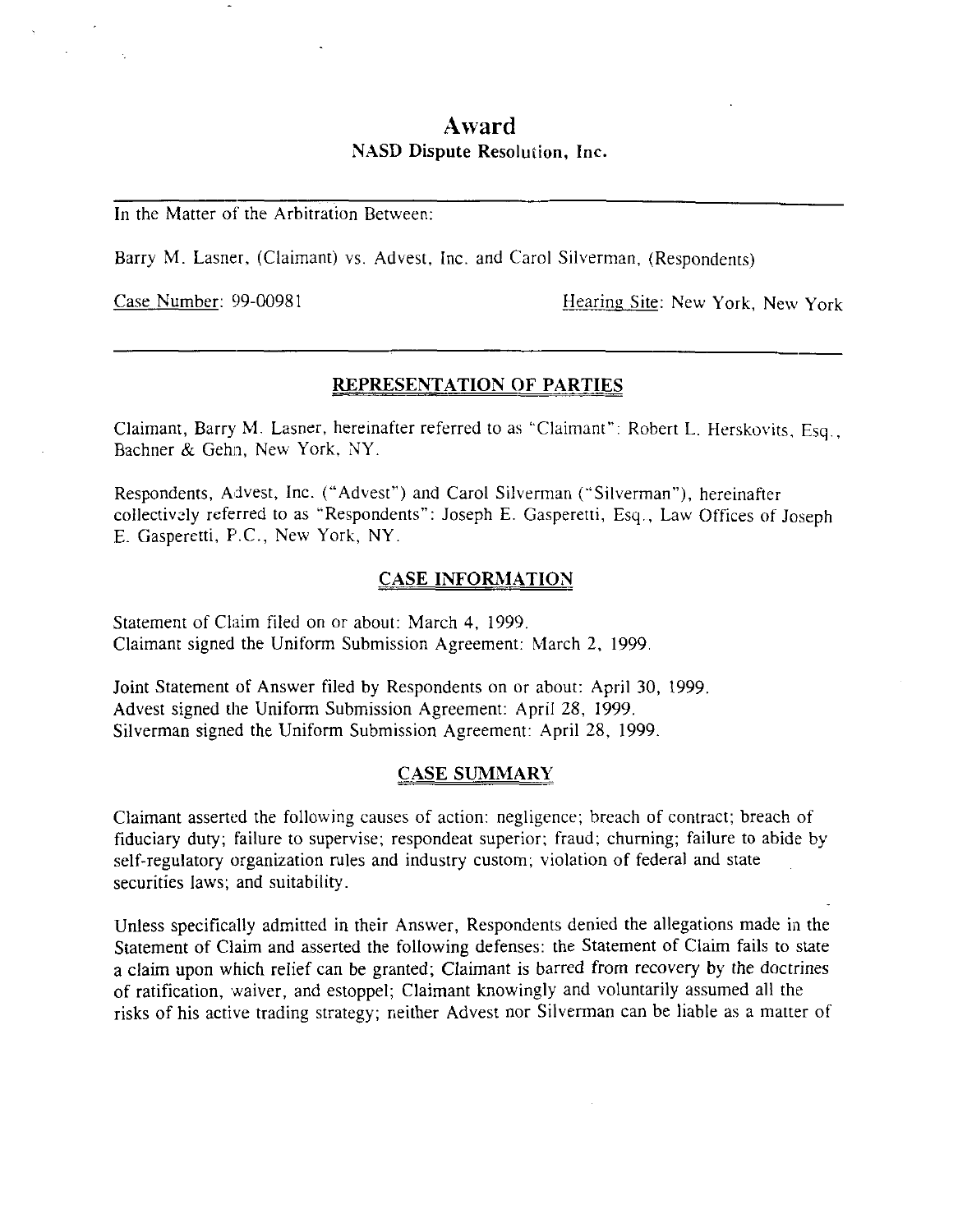NASD Dispute Resolution. Inc. Arbitration No. 99-00981 **Award** Page *2* 

law for the damages, if any, sustained by Claimant in connection with the September *20,*  1993 unsolicited sale of securities purchased by Claimant at Dean Witter Reynolds and transferred to Advest; Claimant admitted in writing that Dean Witter Reynolds and not Advest caused the losses he sustained on September *20,* 1993; and Advest exercised good faith in its supervision of Silverman's daily activities.

### **RELIEF REQUESTED**

Claimant requested that the Panel award him: (i) compensatory damages in the amount of  $$637,220.00$ ; (ii) punitive damages in the amount of \$1,000,000.00; (iii) all costs associated with this proceeding including filing fees, forum fees, attorneys' fees, and experts' fees; (iv) prejudgment interest at a rate of 9% per annum; and (v) all other relief the Panel deems just and proper.

Respondents requested that the Panel enter an Award in their favor as follows: (ij dismissing the Statement of Claim in its entirety; (ii) awarding Respondents their costs, filing fees. and hearing fees; (iii) finding that the claims asserted in the Statement of Claim constitute "abusive litigation" and therefore awarding Respondents the attorneys' fees they incur in defending this arbitration; (iv) order that NASD Dispute Resolution, Inc. expunge all reference to this arbitration on Silverman's Form **U-4** and on the public disclosure system; and (v) for such other and further Felief as to the Panel may seem just and proper.

### , **OTHER ISSUES CONSIDERED AND DECIDED**

During the hearings in this matter, Respondents made a motion to dismiss on the basis that Claimant ratified all trades. The Panel denied this motion.

The parties have agreed that the Award in this matter may be executed in counterpart copies or that a handwritten, signed Award may be entered.

### **AWARD**

After considering the pleadings, the testimony and evidence presented at the hearing, the Panel has decided in full and final resolution of the issues submitted for determination as follows:

- 1. Advest and Silverman be and hereby are jointly and severally liable for and shall pay to Claimant the sum of \$300,000.00 as compensatory damages, plus interest at the prime rate accruing from 30 days after the date of this award until payment.
- 2. Claimant's request for punitive damages is hereby denied.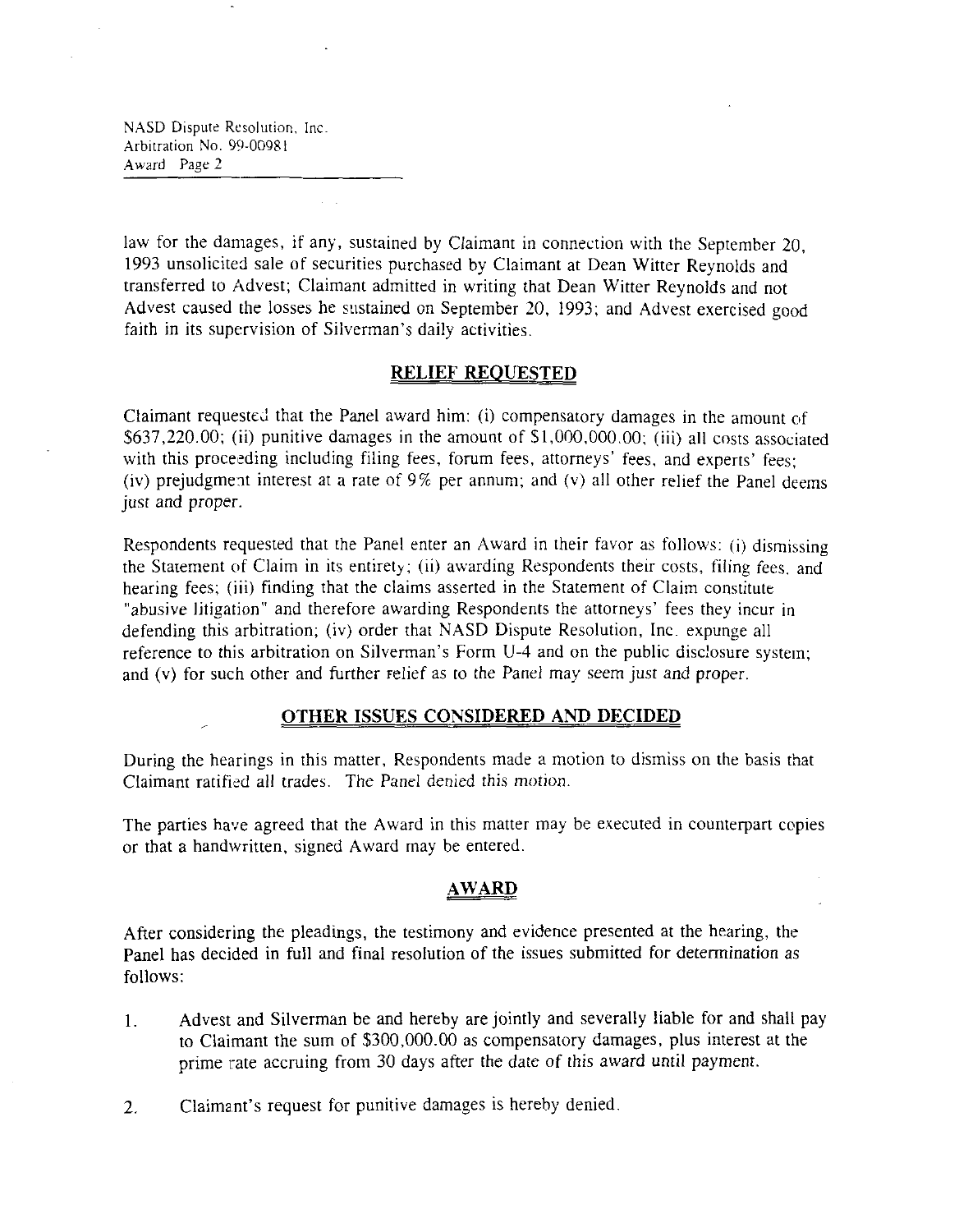NASD Dispute Resolution. Inc .Arbitration No. 99-0098 **<sup>1</sup> Award** Page 3

**3.** Each party shall bear its own costs and expenses,

4. All other requests for relief are hereby denied.

### **FEES**

Pursuant to the Code, the following fees are assessed:

#### **Filing Fees**

NASD Dispute Resolution, Inc. will retain or collect the non-refundable filing fees for each claim:

Initial claim filing fee  $=$  \$ 250.00

#### **Member Fees**

Member fees are assessed to each member firm that is a party in these proceedings or to the member firm that employed the associated person at the time of the events giving rise to the dispute. In this matter, Advest, Inc. is a party.

| Member surcharge        | $=$ \$2,500.00 |
|-------------------------|----------------|
| Pre-hearing process fee | $=$ \$ 600.00  |
| Hearing process fee     | $=$ \$4,500.00 |
| $\cdot$ $\cdot$         |                |

#### **Forum Fees and Assessments**

The Panel assesses forum fees for each hearing session conducted. A hearing session is any meeting between the parties and the arbitrators, including a pre-hearing conference with the arbitrators, that lasts four (4) hours or less. Fees associated with these proceedings are:

|                                                          | One $(1)$ Pre-hearing session with a single arbitrator x \$300.00 |            | $=$ \$ 300.00   |
|----------------------------------------------------------|-------------------------------------------------------------------|------------|-----------------|
| Pre-hearing conference: May 26, 2000                     |                                                                   | 1 session  |                 |
| Three $(3)$ Pre-hearing sessions with Panel x \$1,000.00 |                                                                   |            | $=$ \$ 3,000.00 |
| Pre-hearing conferences:                                 | October 26, 1999                                                  | 1 session  |                 |
|                                                          | January 24, 2000                                                  | 1 session  |                 |
|                                                          | February 15, 2000                                                 | 1 session  |                 |
| Twenty-four $(24)$ Hearing sessions x \$1,000.00         |                                                                   |            | $=$ \$24,000.00 |
| Hearing Dates:                                           | June 21, 2000                                                     | 2 sessions |                 |
|                                                          | June 22, 2000                                                     | 2 sessions |                 |
|                                                          | June 23, 2000                                                     | 2 sessions |                 |
|                                                          | July 12, 2000                                                     | 2 sessions |                 |
|                                                          | July 13, 2000                                                     | 2 sessions |                 |
|                                                          | July 14, 2000                                                     | 3 sessions |                 |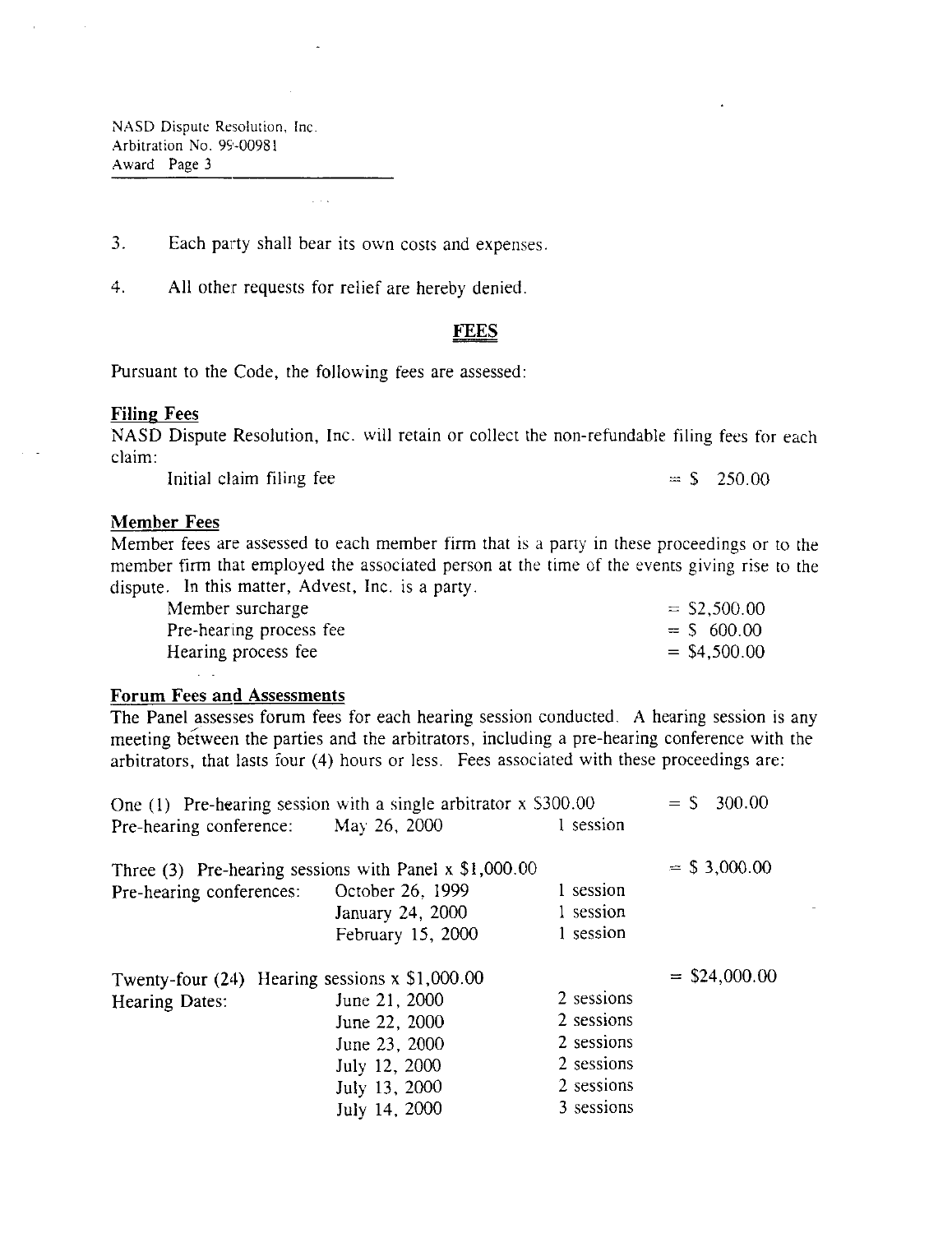Arbitration No. 99-00981 NASD Dispute Resolution, Inc. Award Page **4** 

 $\sim 10$  .

|                  | July 25, 2000   | 2 sessions |                 |
|------------------|-----------------|------------|-----------------|
|                  | July 26, 2000   | 2 sessions |                 |
|                  | July 27, 2000   | 2 sessions |                 |
|                  | July 31, 2000   | 3 sessions |                 |
|                  | August 19, 2000 | 2 sessions |                 |
| Total Forum Fees |                 |            | $=$ \$27,300.00 |

- 1. The Panel has assessed \$13,650.00 of the forum fees against Claimant.<br>2. The Panel has assessed \$13,650.00 of the forum fees jointly and several
- The Panel has assessed  $$13,650.00$  of the forum fees jointly and severally against Respondents.

## **Administrative Costs**

Administrative costs are expenses incurred due to a request by a party for special services including, but not limited to, additional copies of arbitrator awards beyond those provided without charge, copies of audio transcripts, retrieval of documents from archives, interpreters, and security.

- 1. Claimant, requested tapes, \$120.00
- 2. Advest, requested tapes, \$105.00.

# **Fee Summary**

| $= S$ 250.00     |
|------------------|
| $=$ \$13,650.00  |
| 120.00<br>$=$ \$ |
| $=$ \$14,020.00  |
| $=$ \$ 1,626.50  |
| $=$ \$12,393.50  |
|                  |

2. Advest be and hereby is solely liable for:

| Member Fees                               | $=$ \$ 7,600.00  |
|-------------------------------------------|------------------|
| Administrative Costs                      | 105.00<br>$=$ \$ |
| Total Fees                                | $=$ \$ 7,705.00  |
| Less payments                             | $=$ \$ 3,461.50  |
| Balance Due NASD Dispute Resolution, Inc. | $=$ \$ 4,243.50  |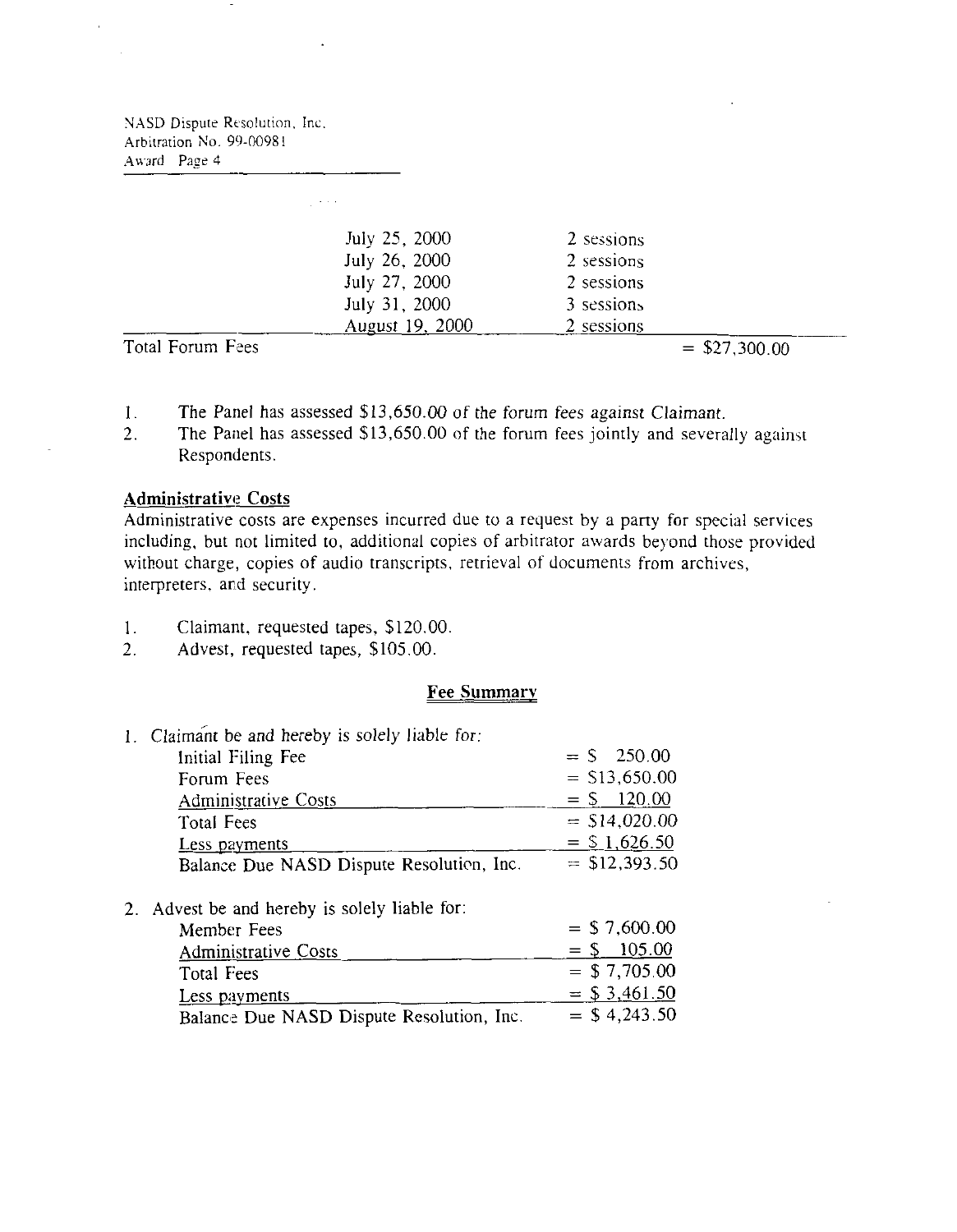NASD Dispute Resolution, Inc.<br>Arbitration No. 99-00981 Award Page *5* 

╭

 $\tilde{\phantom{a}}$ 

 $\ddot{\phantom{0}}$ 

 $\frac{1}{2}$  ,  $\frac{1}{2}$  ,  $\frac{1}{2}$ 

Ŷ,

 $\bar{\beta}$ 

 $\boldsymbol{\cdot}$ 

| 3. Respondents be and hereby are jointly and severally liable for: |                 |
|--------------------------------------------------------------------|-----------------|
| Forum Fees                                                         | $=$ \$13,650.00 |
| Total Fees                                                         | $=$ \$13,650.00 |
| Less payments                                                      | 0.00<br>$=$ S   |
| Balance Due NASD Dispute Resolution, Inc.                          | $=$ \$13,650.00 |

 $\bar{z}$ 

 $\hat{z} = \hat{z}$ 

All balances are due and payable to NASD Dispute Resolution, Inc.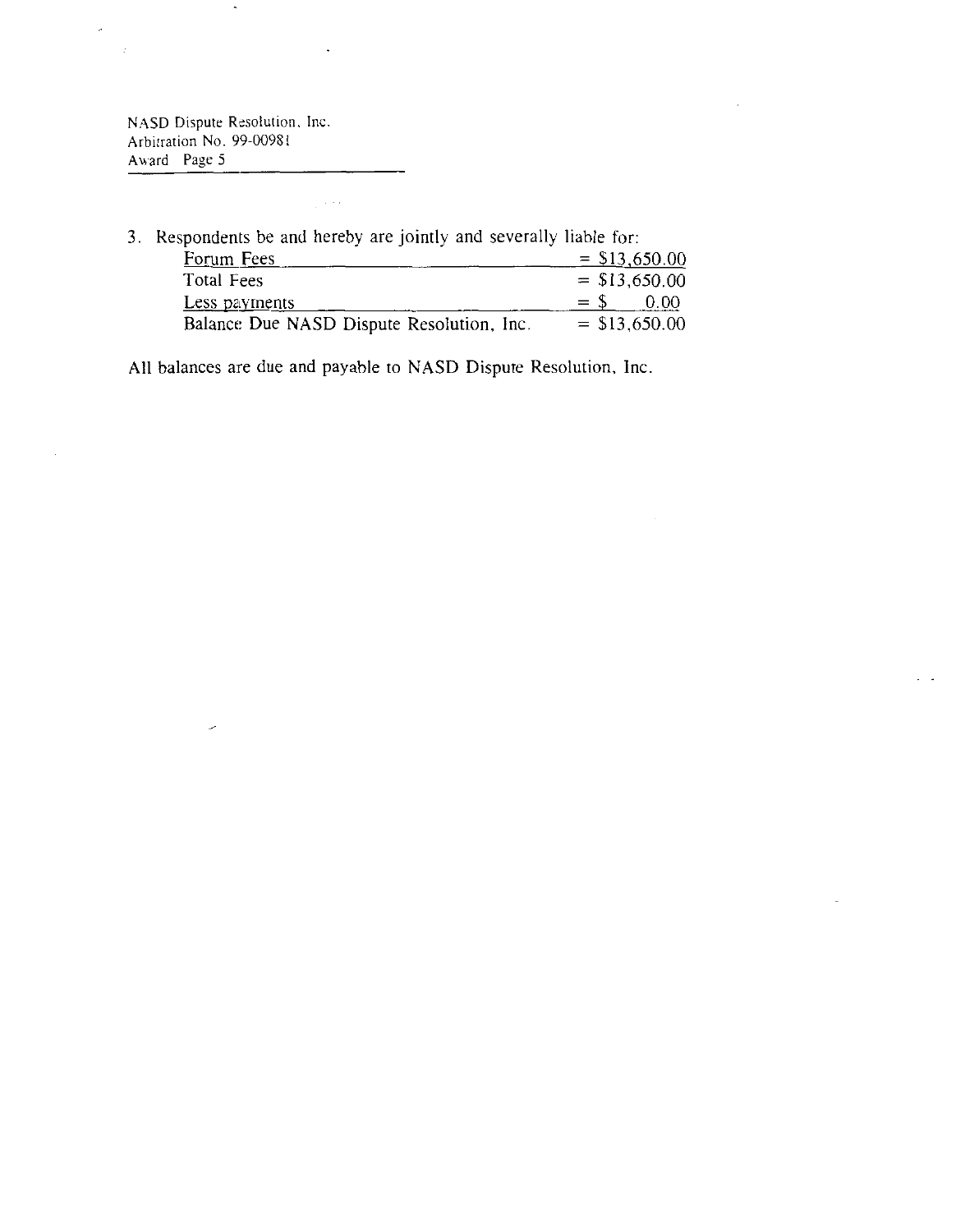NASD Dispute Resolution, Inc. Arbitration No. 99-00981 Award Page 6

J.

 $\cdot$ 

# **Concurring Arbitrators' Signatures**

**I,** the undersigned arbitrator, do hereby affirm, pursuant to Article 7507 of the Civil Practice Law and Rules, that **I** am the individual descrlbed herein and who executed this instrument which is my award.

Wang

or, Presiding Chair

**kPk&** Ir; *2mo* 

Signature Date

Kathryn Ann McCoach Public Arbitrator

Signature Date

Kevin B. Naughten Industry Arbitrator

Signature Date

**September** 28, *2000*  , Date of Service (For NASD office use only)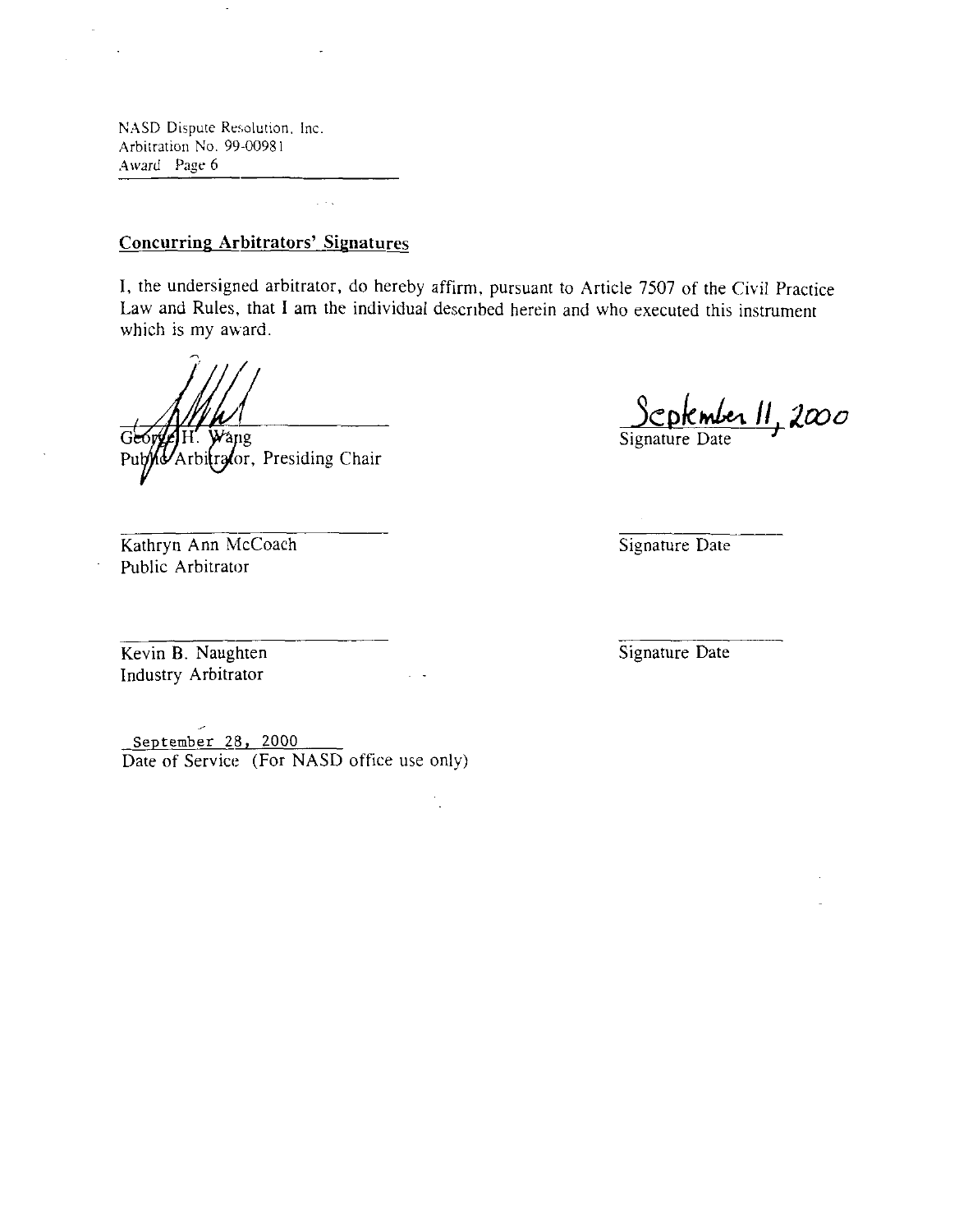NASD Dispute Resolution. Inc. Arbitration No. 99-00981 Award Page 7

# **Concurring Arbitrators' Signatures**

I, the undersigned arbitrator, do hereby affirm, pursuant to Article 7507 of the Civil Practice Law and Rules, that I am the individual described herein and who executed this instrument which is my award.

George H. Wang Public Arbitrator, Presiding Chair

m Cach

Kamryn Am McCoach Public Arbitrator

Signature Date

÷

Signature Date

Kevin B. Naughten Industry Arbitrator

مر

Signature Date

September 28, 2000 Date of Service (For NASD office use only)